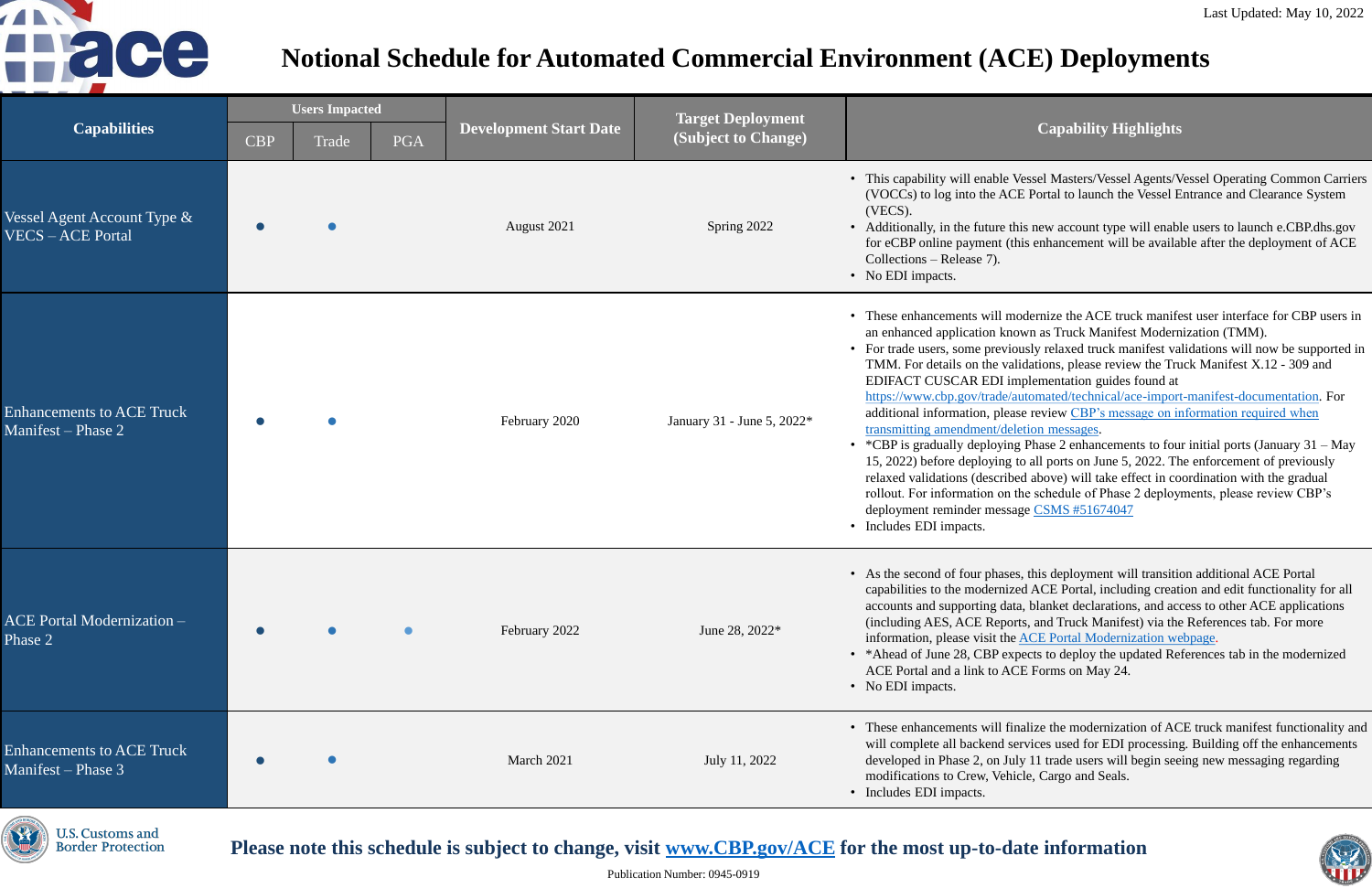## **(Subject to Change) Capability Highlights**

of Concept (EPoC) test aims to identify a single entity identifier luate three global entity identifier numbers and may use one or the MID, streamline customs data collection, and improve thain, which will increase efficiencies in shipment review and

test participants.

insition all brokers to a single, national permit, eliminating multiple

eet the requirements of the notice of proposed rulemaking (NPRM) waiting publication of Final Rule.

es decrementation, additional validations, and query capabilities.

plement functionality within ACE to release ocean cargo at the

s, this deployment will transition additional ACE Portal capabilities ortal, including document upload/management, user access functionality, and arriving/exporting in-bonds. For more he [ACE Portal Modernization webpage](https://www.cbp.gov/trade/automated/ace-portal-modernization).

hance the refunds management workflow and provide the ability to nd certify refunds.

all refunds (ex. OF manual refunds, drawback refunds, SEACATS funds).

ciated updates to ACE Reports and write-back of collections mmercial System (ACS).

formate the Budget Clearing Account (BCA) process, enabling f open receivables and reducing the time required to clear the BCA

so integrate the port collections process into ACE Collections and ycle to be contained in one system.



| <b>Capabilities</b>                                       | <b>Users Impacted</b> |       |            |                               |                                                 |                                                                                                                                                                                                                            |
|-----------------------------------------------------------|-----------------------|-------|------------|-------------------------------|-------------------------------------------------|----------------------------------------------------------------------------------------------------------------------------------------------------------------------------------------------------------------------------|
|                                                           | <b>CBP</b>            | Trade | <b>PGA</b> | <b>Development Start Date</b> | <b>Target Deployment</b><br>(Subject to Change) |                                                                                                                                                                                                                            |
| Global Business Identifier (Cargo<br><b>Release Only)</b> |                       |       |            | <b>Fall 2020</b>              | Summer 2022                                     | • The GBI Evaluative Proof o<br>solution. The test will evalua<br>more to ultimately replace tl<br>visibility into the supply cha<br>clearance.<br>• Includes EDI impacts for tes                                          |
| <b>National Broker Permit</b>                             |                       |       |            | January 2022                  | Summer 2022                                     | • This enhancement will trans<br>district permits and waivers.<br>• This enhancement will meet<br>published June 5, 2020. Awa<br>• No EDI impacts.                                                                         |
| UeCERT 2.0                                                |                       |       |            | September 2021                | August 2022                                     | • This enhancement provides<br>• Includes EDI impacts.                                                                                                                                                                     |
| Ocean House Bill of Lading                                |                       |       |            | January 2021                  | August 2022                                     | • This enhancement will impl<br>lowest shipment level.<br>• Includes EDI impacts.                                                                                                                                          |
| <b>ACE Portal Modernization -</b><br>Phase 3              |                       |       |            | June 2022                     | September 2022                                  | • As the third of four phases,<br>to the modernized ACE Port<br>management, Statements fui<br>information, please visit the<br>• No EDI impacts.                                                                           |
| Collections – Release 6                                   |                       |       |            | October 2021                  | Fall 2022                                       | This functionality will enhal<br>search, create, approve, and<br>• This release will include all<br>refunds and liquidation refu<br>• This release includes association<br>data to the Automated Comi<br>• No EDI impacts. |
| Collections - Release 7                                   |                       |       |            | March 2022                    | Winter 2023                                     | • This functionality will autor<br>improved reconciliation of o<br>for CBP personnel.<br>• This enhancement will also<br>will enable the entry lifecycl                                                                    |



**Border Protection** 

## Please note this schedule is subject to change, visit **[www.CBP.gov/ACE](http://www.cbp.gov/ACE)** for the most up-to-date information



# **Notional Schedule for Automated Commercial Environment (ACE) Deployments**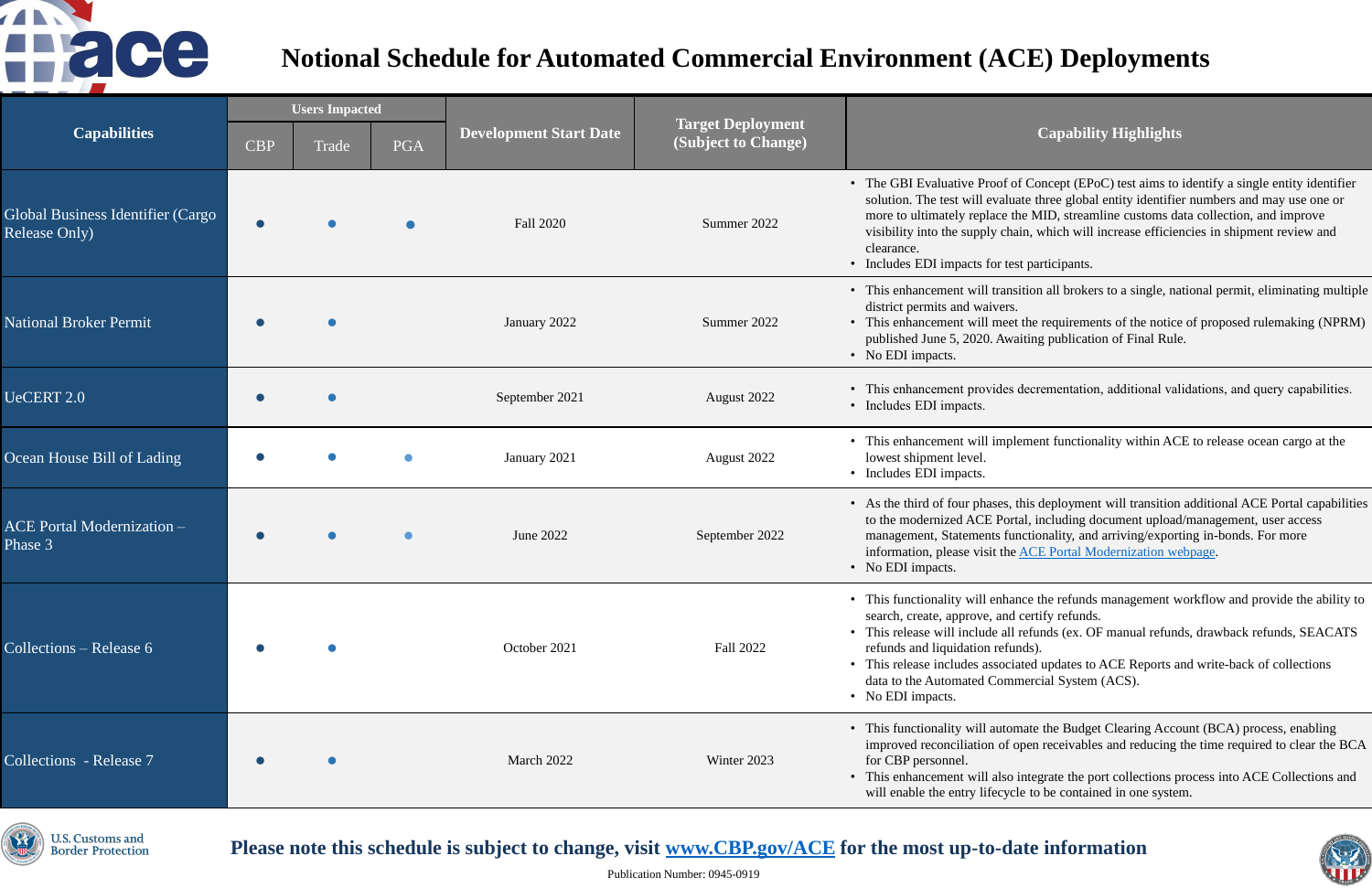### **(Subject to Change) Capability Highlights**

hew indicator that filers will use to indicate if they are submitting or a direct identification claim for Drawback provisions 56 and

enable the implementation of the ACS Currency program in ACE. concise daily currency information for all users to follow during

020, CBP deployed enhancements that included the broker exam riennial status report/fee.

pabilities will be developed in FY22 and FY23. Broker License erface to ACE, Broker Permit Application with interface to ACE, Permit User Fee with interface to ACE. Deployment will gration of Collections (Release 7) is complete.



| <b>Capabilities</b>                                                              | <b>Users Impacted</b> |       |            |                               | <b>Target Deployment</b> |                                                                                                                                                                              |
|----------------------------------------------------------------------------------|-----------------------|-------|------------|-------------------------------|--------------------------|------------------------------------------------------------------------------------------------------------------------------------------------------------------------------|
|                                                                                  | <b>CBP</b>            | Trade | <b>PGA</b> | <b>Development Start Date</b> | (Subject to Change)      |                                                                                                                                                                              |
| United States – Mexico –<br>Canada Agreement (USMCA)<br>- Retail Sales Indicator |                       |       |            | March 2021                    | TBD                      | • This work creates a ne<br>a substitution claim, o<br>70.<br>• Includes EDI impacts.                                                                                        |
| <b>ACE Currency Exchange</b>                                                     |                       |       |            | Summer 2022                   | TBD                      | • This capability will en<br>It will provide clear, c<br>entry processing.<br>• Includes EDI impacts.                                                                        |
| <b>Broker Fee Automation</b>                                                     |                       |       |            | TBD*                          | TBD*                     | • On December 15, 202<br>registration/fee and tri<br>• No EDI impacts.<br>• *Three additional capa<br>Application with inter<br>and Broker Annual Pe<br>commence once integr |



Please note this schedule is subject to change, visit **[www.CBP.gov/ACE](http://www.cbp.gov/ACE)** for the most up-to-date information



# **Notional Schedule for Automated Commercial Environment (ACE) Deployments**